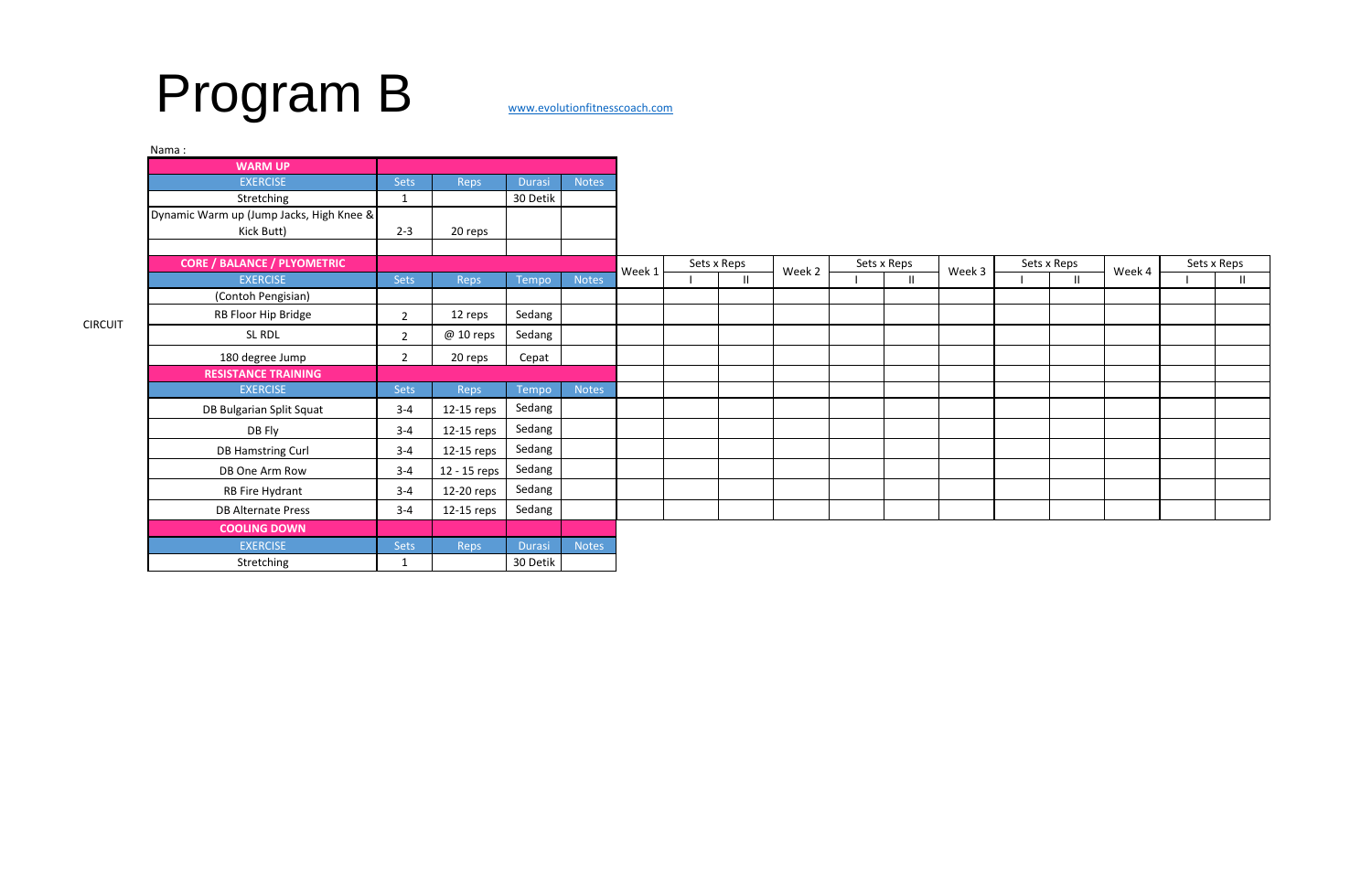| Nama:                                    |                |           |          |              |             |  |              |             |  |              |             |  |              |             |  |   |
|------------------------------------------|----------------|-----------|----------|--------------|-------------|--|--------------|-------------|--|--------------|-------------|--|--------------|-------------|--|---|
| <b>WARM UP</b>                           |                |           |          |              |             |  |              |             |  |              |             |  |              |             |  |   |
| <b>EXERCISE</b>                          | <b>Sets</b>    | Reps      | Durasi   | <b>Notes</b> |             |  |              |             |  |              |             |  |              |             |  |   |
| Stretching                               |                |           | 30 Detik |              |             |  |              |             |  |              |             |  |              |             |  |   |
| Dynamic Warm up (Jump Jacks, High Knee & |                |           |          |              |             |  |              |             |  |              |             |  |              |             |  |   |
| Kick Butt)                               | $2 - 3$        | 20 reps   |          |              |             |  |              |             |  |              |             |  |              |             |  |   |
| <b>CORE / BALANCE / PLYOMETRIC</b>       |                |           |          |              | Sets x Reps |  |              | Sets x Reps |  |              | Sets x Reps |  |              | Sets x Reps |  |   |
| <b>EXERCISE</b>                          | Sets           | Reps      | Tempo    | <b>Notes</b> | Week 1      |  | $\mathbf{I}$ | Week 2      |  | $\mathbf{H}$ | Week 3      |  | $\mathbf{I}$ | Week 4      |  | Ш |
| (Contoh Pengisian)                       |                |           |          |              |             |  |              |             |  |              |             |  |              |             |  |   |
| Tube Walking                             | $\overline{2}$ | $1-12$    | Sedang   |              |             |  |              |             |  |              |             |  |              |             |  |   |
| Reverse Lunges To Higk Knee              | $\overline{2}$ | 12        | Sedang   |              |             |  |              |             |  |              |             |  |              |             |  |   |
| Jump Squat                               | $2^{\circ}$    | 12        | Cepat    |              |             |  |              |             |  |              |             |  |              |             |  |   |
| <b>RESISTANCE TRAINING</b>               |                |           |          |              |             |  |              |             |  |              |             |  |              |             |  |   |
| <b>EXERCISE</b>                          | Sets           | Reps      | Tempo    | <b>Notes</b> |             |  |              |             |  |              |             |  |              |             |  |   |
| <b>DB Front Squat</b>                    | $3 - 4$        | $10 - 15$ | Sedang   |              |             |  |              |             |  |              |             |  |              |             |  |   |
| <b>DB Chair Press</b>                    | $3 - 4$        | $10 - 15$ | Sedang   |              |             |  |              |             |  |              |             |  |              |             |  |   |
| DB Staggered RDL                         | $3 - 4$        | $10 - 15$ | Sedang   |              |             |  |              |             |  |              |             |  |              |             |  |   |
| DB Bent Over Row                         | $3 - 4$        | $10 - 15$ | Sedang   |              |             |  |              |             |  |              |             |  |              |             |  |   |
| DB Hip Thrust                            | $3 - 4$        | $10 - 15$ | Sedang   |              |             |  |              |             |  |              |             |  |              |             |  |   |
| DB lateral Raise                         | $3 - 4$        | $10 - 20$ | Sedang   |              |             |  |              |             |  |              |             |  |              |             |  |   |
| <b>COOLING DOWN</b>                      |                |           |          |              |             |  |              |             |  |              |             |  |              |             |  |   |
| <b>EXERCISE</b>                          | <b>Sets</b>    | Reps      | Durasi   | <b>Notes</b> |             |  |              |             |  |              |             |  |              |             |  |   |
| Stretching                               |                |           | 30 Detik |              |             |  |              |             |  |              |             |  |              |             |  |   |

# Program A [www.evolutionfitnesscoach.com](http://www.evolutionfitnesscoach.com/)

CIRCUIT